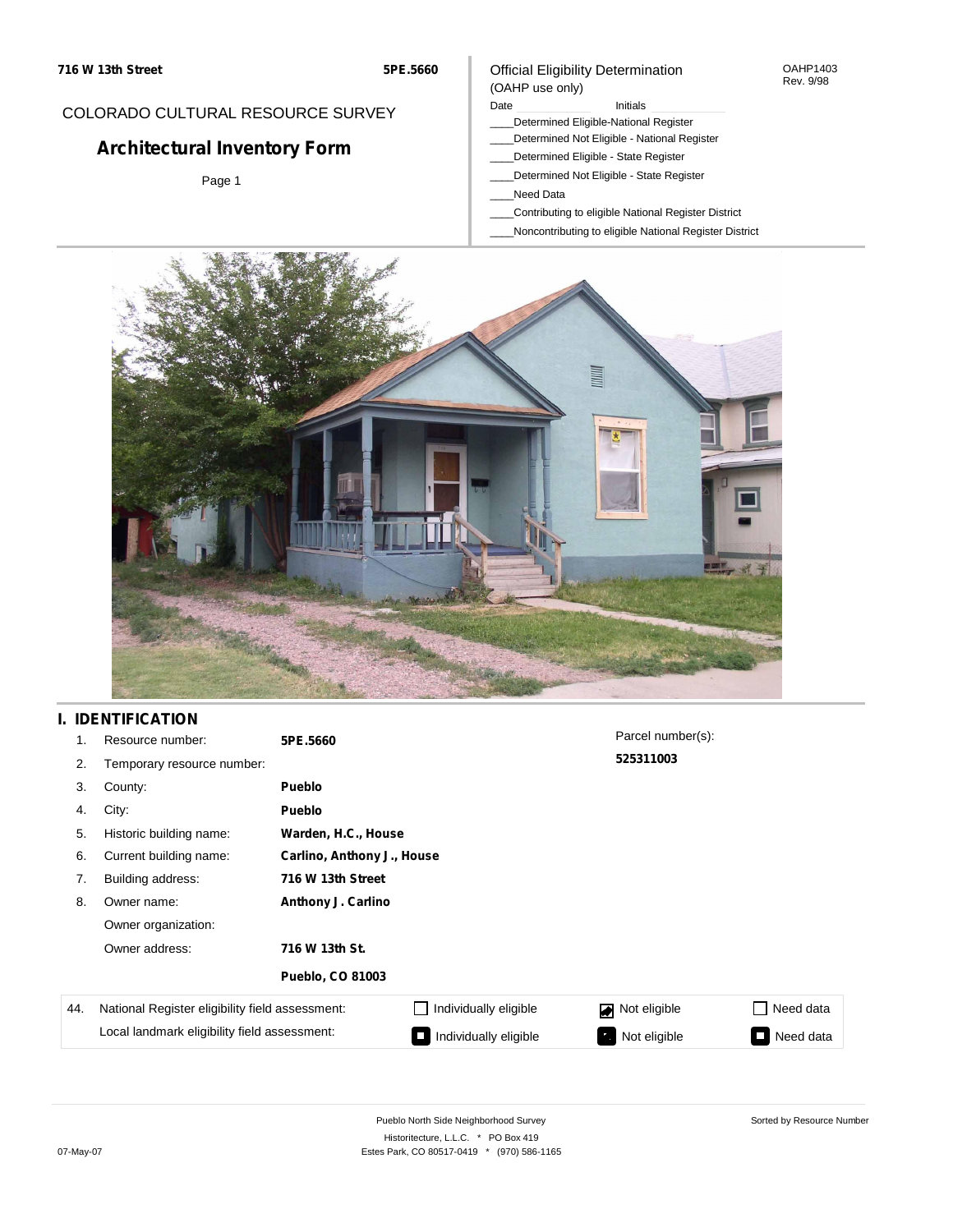Page 2

### **II. GEOGRAPHIC INFORMATION**

| 9.  | P.M.                    | 6th       |                 |    |    | Township:               |       | <b>20S</b>                  |    |           |           | Range:            | 65W |         |
|-----|-------------------------|-----------|-----------------|----|----|-------------------------|-------|-----------------------------|----|-----------|-----------|-------------------|-----|---------|
|     |                         | <b>SW</b> | 1/4             | οf | NE | 1/4                     | of NE | 1/4                         | of | <b>SW</b> | 1/4       | of Section        |     | 25      |
|     | 10. UTM reference zone: |           |                 |    |    | 13                      |       |                             |    |           |           |                   |     |         |
|     | Easting:                |           |                 |    |    | 533530                  |       |                             |    |           | Northing: |                   |     | 4236602 |
| 11. |                         |           | USGS quad name: |    |    | <b>Northeast Pueblo</b> |       |                             |    |           | Scale:    |                   |     | 7.5     |
|     | Year:                   |           |                 |    |    | 1974)                   |       | 1961 (Photorevised 1970 and |    |           |           |                   |     |         |
| 12. | $Lot(s)$ :              |           |                 |    |    | Lot 3: Block 2          |       |                             |    |           |           |                   |     |         |
|     | Addition:               |           |                 |    |    | <b>Craig's Addition</b> |       |                             |    |           |           | Year of addition: |     | 1871    |

13. Boundary description and justification:

The boundary, as described above, contains but does not exceed the land historically associated with this property.

Metes and bounds exist:

П

### **III. ARCHITECTURAL DESCRIPTION**

| 14. | Building plan (footprint, shape):<br>Other building plan descriptions: | <b>Rectangular Plan</b>              |                       |
|-----|------------------------------------------------------------------------|--------------------------------------|-----------------------|
| 15. | Dimensions in feet (length x width):                                   | 1,305 square feet                    |                       |
| 16. | Number of stories:                                                     | 1                                    |                       |
| 17. | Primary external wall material(s):                                     | <b>Stucco</b>                        | Other wall materials: |
|     |                                                                        |                                      |                       |
| 18. | Roof configuration:                                                    | <b>Gabled Roof/Front Gabled Roof</b> |                       |
|     | Other roof configurations:                                             |                                      |                       |
| 19. | Primary external roof material:                                        | <b>Asphalt Roof/Composition Roof</b> |                       |
|     | Other roof materials:                                                  |                                      |                       |
| 20. | Special features:                                                      | Fence                                |                       |
|     |                                                                        | Chimney                              |                       |
|     |                                                                        | Porch                                |                       |

#### 21. General architectural description:

Oriented to the north, this house rests on a concrete foundation, almost entirely concealed behind blue-tinted stucco. Basement windows are single-light hopper. Blue-green-tinted stucco clads the exterior walls. Windows are generally 1-over-1light, double-hung sash, with blue-painted wood frames and entablatures, with projecting cornices. A white vinyl-frame window of this kind opens in the west side of the front (north) facade. Its wood surround is unpainted. A pair of 6-light hopper windows appears near the center of the east elevation. A pedimented, front-gabled porch wraps around the northeast corner of the house. It has a concrete floor; blue-painted, turned wood supports; and simple wood balustrade. Four wood steps approach the porch on the west end of its north elevation, approaching the principal doorway. This doorway hosts a wood slab door, opening behind a white, aluminum-frame storm door. A 2-panel, blue-painted wood door opens near the center of the east elevation. A shed-roofed porch is cantilevered off the east half of the rear (south) elevation. Blue-green-painted plywood and wire-mesh screens enclose the porch. Wood steps, with most of the treads missing, approach the porch at its center. The porch provides access to a doorway opening in the east end of the rear elevation. It hosts a 4-panel, blue-painted wood door. Brown asphalt shingles cover the front-gabled main roof and all other roof surfaces. Blue-painted wood soffit and fascia, with projecting cornice, box the shallowly overhanging eaves. A brick chimney protrudes from the south end of the east-west**oriented roof ridge.**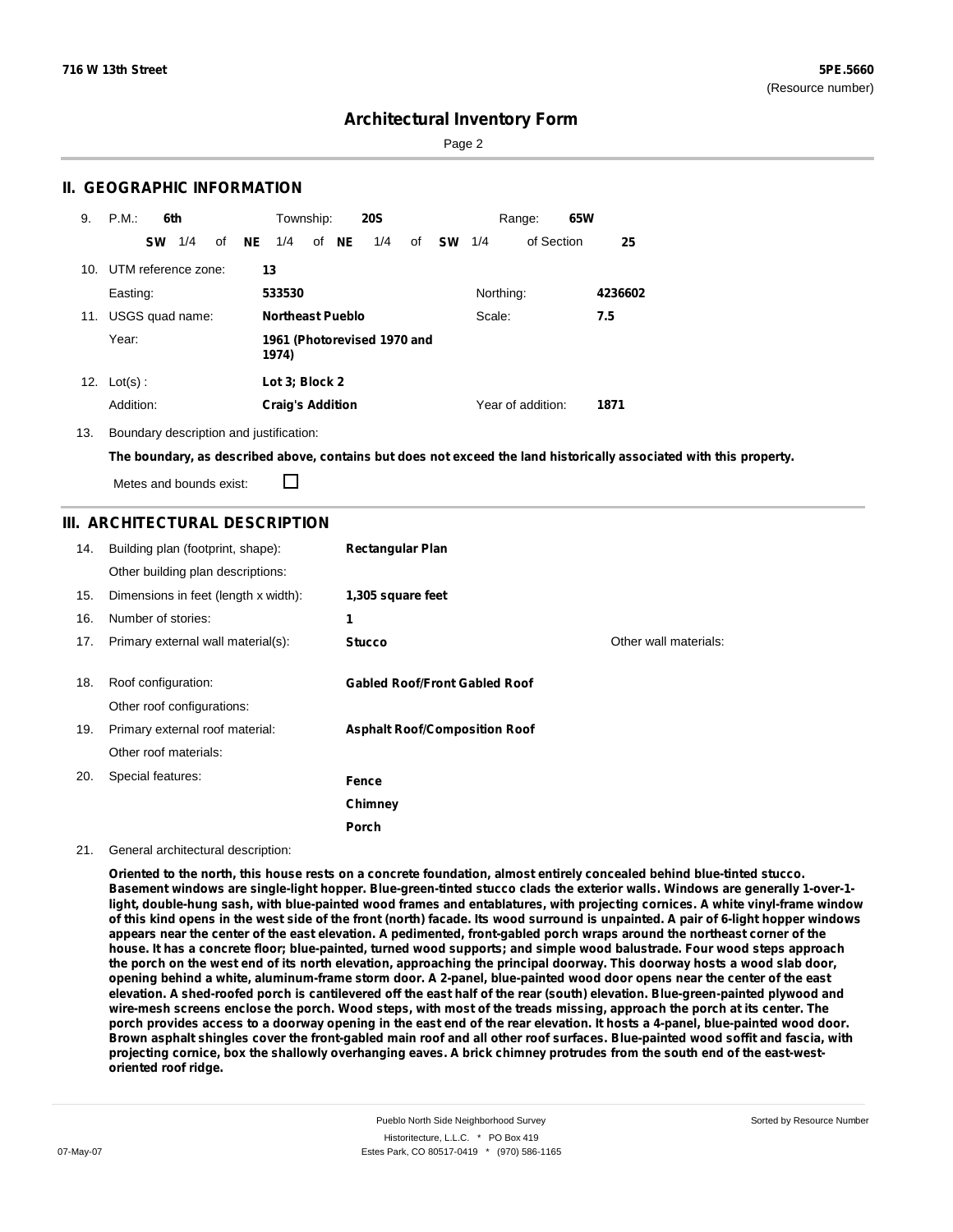Sorted by Resource Number

# **Architectural Inventory Form**

Page 3

| 22. | Architectural style: | <b>No Style</b> |
|-----|----------------------|-----------------|
|     |                      |                 |

Other architectural styles:

Building type:

23. Landscape or special setting features:

This property is located on terrain sloping downward from north to south, with an elevation of around 4,700 feet above mean sea level. The neighborhood features modest, one- and two-story houses and commercial buildings. Setbacks from West 13th Street, the busy, principal east-west thoroughfare through this area, are generally the same on this block. This property is situated on the south side of West 13th Street, between 714 West 13th Street to the east and 722 West 13th Street to the west. Gravel covers the strip separating the sidewalk from the street. A planted-grass yard, lacking landscaping, covers the lot. However, a tree grows in a small recess along the east elevation. A two-track gravel driveway runs along the east side of the **house, connecting the street to a garage southeast of the dwelling.**

- 24. Associated buildings, features or objects:
	- 1 : Type: **Garage**

Describe: **A single-car garage is located immediately southeast of the house. Oriented to the north, the building appears to lack a formal foundation. Sheets of mainly red-painted, corrugated metal clad the exterior walls. Dominating the front (north) elevation are paired doors of unpainted flakeboard construction, opening on metal strap hinges. Opening west on center in the rear (south) elevation is a 4-light hopper or awning window, lacking glazing and boarded shut from the inside. Sheets of corrugated metal cover the front-gabled roof, and the rafter ends are exposed.**

#### **IV. ARCHITECTURAL HISTORY**

| 25. | Date of Construction:  | Estimate:   | 1890                             | Actual:                                                                                       |
|-----|------------------------|-------------|----------------------------------|-----------------------------------------------------------------------------------------------|
|     | Source of Information: |             | Co. consulted 1886 through 2003. | Pueblo City Directory. Pueblo, Co.; Salt Lake City; Kansas City, Mo.; and others: R.L. Polk & |
| 26. | Architect:             | unknown     |                                  |                                                                                               |
|     | Source of information: |             |                                  |                                                                                               |
| 27. | Builder:               | unknown     |                                  |                                                                                               |
|     | Source of information: |             |                                  |                                                                                               |
| 28. | Original Owner:        | H.C. Warden |                                  |                                                                                               |
|     | Source of information: |             | Co. consulted 1886 through 2003. | Pueblo City Directory. Pueblo, Co.; Salt Lake City; Kansas City, Mo.; and others: R.L. Polk & |

29. Construction history:

According to Pueblo County Tax Assessor records, this building was constructed in 1900. However it appears on an 1893 Sanborn map, and city directory listings for this address date to 1890, suggesting a circa 1890 date of construction. Also based on those maps, it appears that the only notable structural alteration, the shed-roofed, rear (south) addition, was constructed prior to 1904-05. The application of stucco over the original exterior wall cladding appears to have been more recent (after 1990).

30. Location: **original** Date of move(s):

### **V. HISTORICAL ASSOCIATIONS**

|     | 31. Original use(s): | <b>Single Dwelling</b> |
|-----|----------------------|------------------------|
| 32. | Intermediate use(s): | <b>Single Dwelling</b> |

- 33. Current use(s): **Single Dwelling**
- **Residence** Site type(s): 34.
- Historical background: 35.

The first owner and resident of this house, constructed around 1890, was H.C. Warden, proprietor of the Pueblo Business

Pueblo North Side Neighborhood Survey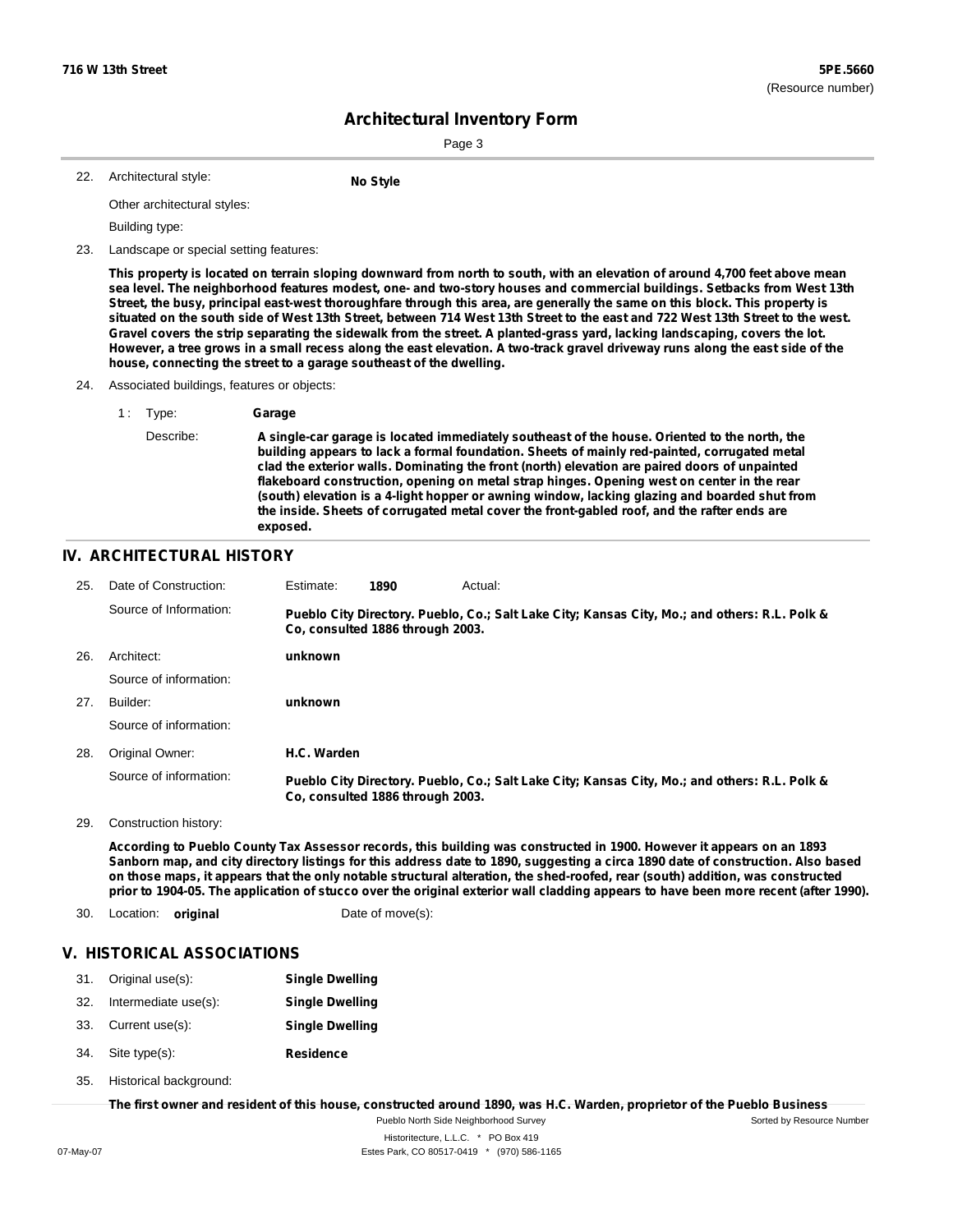Page 4

College. He was born in lowa around 1860. His wife, Rosalie, was born in Ohio around 1870. They had at least three children: Whitney, Harold W., and Francis M. The family appears to have resided here with J.M. Ramsey, a carpenter.

In 1900, the owner was La Mont (also spelled Lamont) B. Beach, who resided here with his wife, Kittie. La Mont was born in Colorado in April 1864 and Kittie in Ohio in October 1864. They were married around 1895. La Mont was a shipper's agent.

William O. Unfug, deputy Pueblo County assessor, lived here with his family around 1909. In 1914, W.I. Gray resided at this address, followed in 1919 by Adolph Stark. Living here in 1925 was J.L. Groves and, in 1930, Winthrop D. Sylvester. Ralph **Patterson was the resident in 1935.**

In 1940, Joseph R. Wilson purchased the property and resided here with Lawrence W. Whitlock. The residents in 1945 were **Lela A. Jones, Mattie F. Wolfe, and James L. White. Andrew Diamond, Jr., lived here in 1950.**

Around 1955, Georgia E. Morgan acquired the property and resided here, often with three boarders. She was born in the Neulen Creek area of Fremont County and was raised in Florence and Wetmore. Morgan graduated from Florence High School in 1932. She settled in Pueblo in 1944, serving as a dietary supervisor for the nearby Colorado State Hospital. She retired in 1974 and **later resided at the Belmont Lodge Nursing Home, where she died on July 28, 1992.**

Loren D. and Elizabeth A. Shepard purchased the property prior to 1981, when they sold it to Angelo Yallanardo. Patsy Rusmussen acquired the house and lot from Yallanardo in 1983, selling it to Anthony J. Carlino, the current owner and resident, **in 1998.**

36. Sources of information:

**Pueblo County Office of Tax Assessor. Property information card [internet].**

**Pueblo City Directory. Pueblo, Co.; Salt Lake City; Kansas City, Mo.; and others: R.L. Polk & Co, consulted 1886 through 2003.**

**Sanborn Fire Insurance Maps (for Pueblo, Colorado). New York: Sanborn Map and Publishing Co., 1883, 1886, 1889, 1893, 1904-05, 1904-51, and 1904-52.**

**U.S. Census of 1910. Precinct 6, Pueblo, Pueblo County, Colorado. Series T623, roll 128, p. 132.**

**"Georgia E. Morgan" [obituary]. Pueblo Chieftain, 20 July 1992, p. 6A.**

**U.S. Census of 1900. Precinct 3, Pueblo, Pueblo County, Colorado. Series T623, roll 128, p. 12.**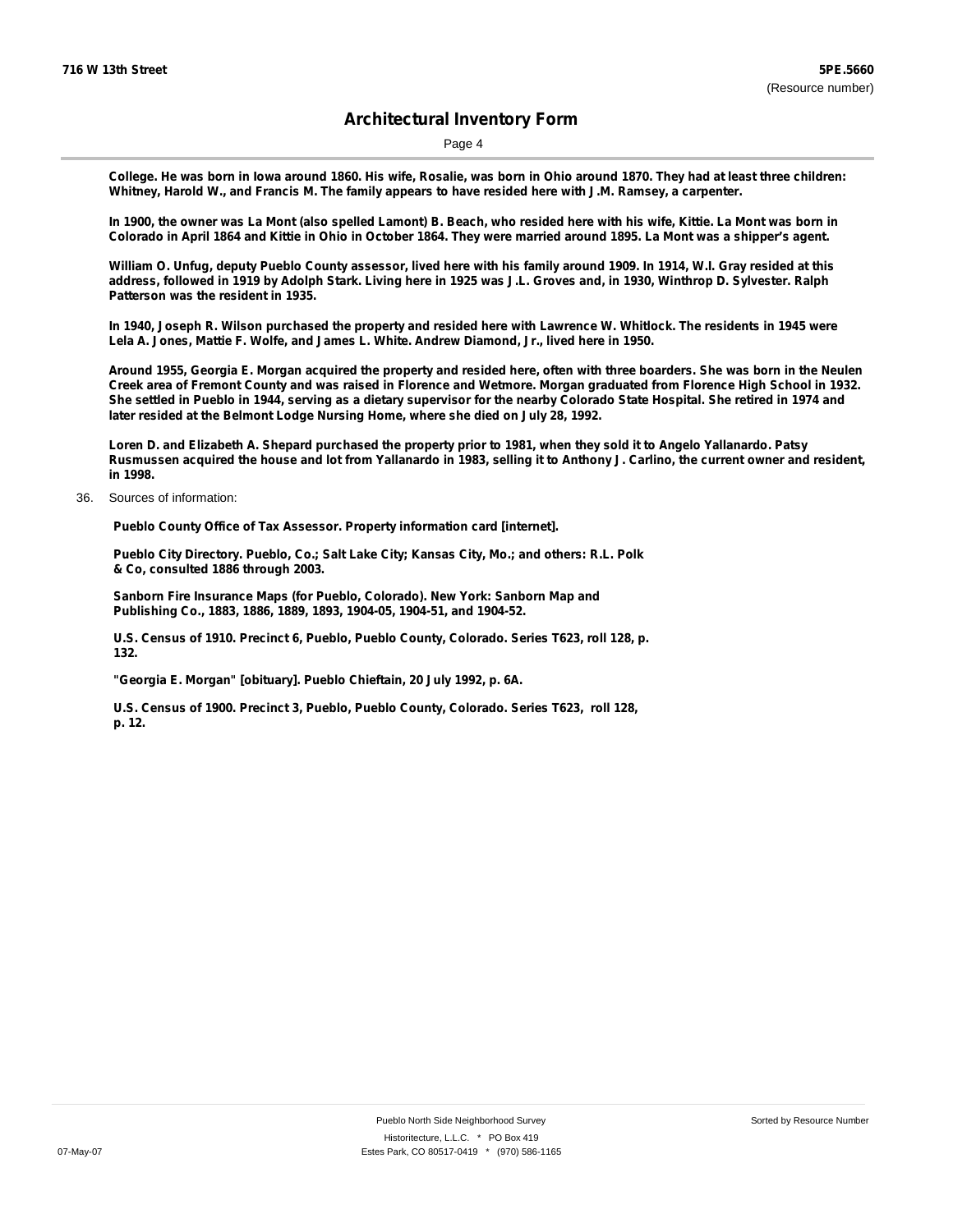Sorted by Resource Number

# **Architectural Inventory Form**

Page 5

|     | <b>VI. SIGNIFICANCE</b>                                                                                                                                                                        |
|-----|------------------------------------------------------------------------------------------------------------------------------------------------------------------------------------------------|
| 37. | Local landmark designation:<br>Yes $\Box$<br>No.<br>HE 2                                                                                                                                       |
|     | Designation authority:                                                                                                                                                                         |
|     | Date of designation:                                                                                                                                                                           |
| 38. | Applicable National Register criteria:                                                                                                                                                         |
|     |                                                                                                                                                                                                |
|     | A. Associated with events that have made a significant contribution to the broad pattern of our history.<br>B. Associated with the lives of persons significant in our past.<br>$\blacksquare$ |
|     | C. Embodies the distinctive characteristics of a type, period, or method of construction, or represents the work<br>П                                                                          |
|     | of a master, or that possess high artistic values, or represents a significant and distinguished entity whose<br>components may lack individual distinction.                                   |
|     | D. Has yielded, or may be likely to yield, information important in history or prehistory.                                                                                                     |
|     | Qualifies under Criteria Considerations A through G (see manual).<br>$\sim$                                                                                                                    |
|     | Does not meet any of the above National Register criteria.<br>₩                                                                                                                                |
|     | <b>Pueblo Standards for Designation:</b>                                                                                                                                                       |
|     | 1a. History                                                                                                                                                                                    |
|     | Have direct association with the historical development of the city, state, or nation; or<br>$\mathbf{r}_\perp$                                                                                |
|     | 1b. History                                                                                                                                                                                    |
|     | Be the site of a significant historic event; or<br>$\blacksquare$                                                                                                                              |
|     | 1c. History                                                                                                                                                                                    |
|     | Have direct and substantial association with a person or group of persons who had influence on society.<br>$\overline{\phantom{a}}$                                                            |
|     | 2a. Architecture                                                                                                                                                                               |
|     | Embody distinguishing characteristics of an architectural style or type; or<br>$\mathcal{L}_{\mathcal{A}}$                                                                                     |
|     | <u>2b. Architecture</u>                                                                                                                                                                        |
|     | Be a significant example of the work of a recognized architect or master builder, or<br>$\Box$                                                                                                 |
|     | 2c. Architecture                                                                                                                                                                               |
|     | Contain elements of architectural design, engineering, materials, craftsmanship, or artistic merit which represent a<br>$\Box$<br>significant or influential innovation;                       |
|     | 2d. Architecture                                                                                                                                                                               |
|     | Portray the environment of a group of people or physical development of an area of the city in an era of history<br>$\Box$<br>characterized by a distinctive architectural style.              |
|     | 3a. Geography                                                                                                                                                                                  |
|     | Have a prominent location or be an established, familiar, and orienting visual feature of the contemporary city, or                                                                            |
|     | 3b. Geography                                                                                                                                                                                  |
|     | Promote understanding and appreciation of Pueblo's environment by means of distinctive physical characteristics<br>or rarity; or                                                               |
|     | 3c. Geography                                                                                                                                                                                  |
|     | Make a special contribution to Pueblo's distinctive character.<br>$\Box$                                                                                                                       |
|     | <b>Not Applicable</b>                                                                                                                                                                          |
|     | Does not meet any of the above Pueblo landmark criteria.<br>$\overline{\phantom{a}}$                                                                                                           |
| 39. | Area(s) of Significance:<br><b>Not Applicable</b>                                                                                                                                              |
| 40. | Period of Significance:<br>n/a                                                                                                                                                                 |
| 41. | National:<br>Level of significance:<br>State<br>Local<br>$\sim$<br>□                                                                                                                           |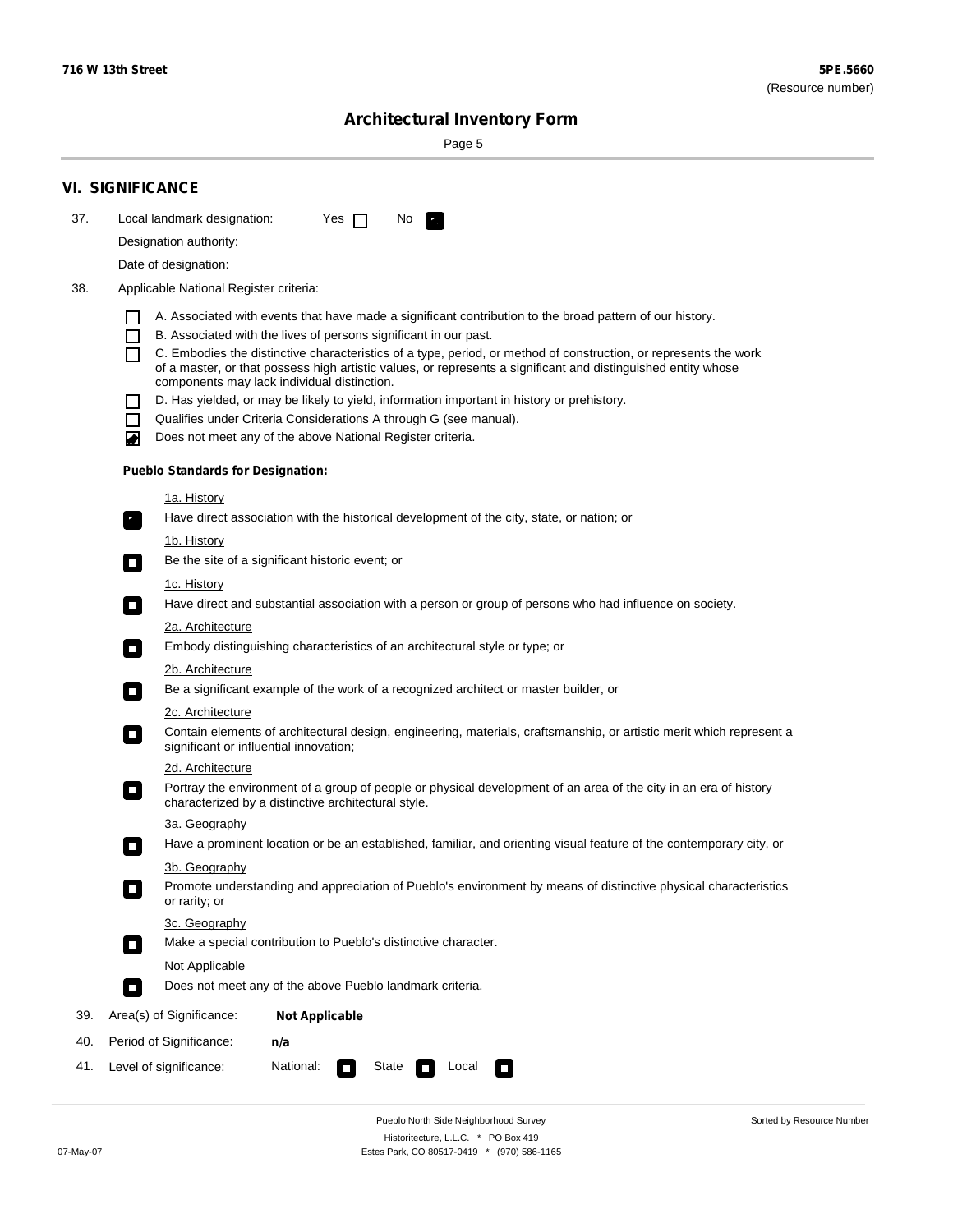Page 6

#### 42. Statement of significance:

The levels of architectural and historical significance, combined with physical integrity, are not to the extent that this property would qualify for individual listing in the National Register of Historic Places, the Colorado State Register of Historic Properties, or as a City of Pueblo Landmark. It could be, nonetheless, a contributing resource within any potential historic **district.**

43. Assessment of historic physical integrity related to significance:

Constructed around 1890, this house exhibits a moderate level of physical integrity relative to the seven aspects of integrity as defined by the National Park Service and the Colorado Historical Society: location, setting, design, materials, workmanship, feeling, and association. The only addition dates to within the period significance and is isolated to the rear elevation. However, the application of stucco over the original exterior wall cladding and replacement of some windows has **concealed or removed some character-defining features. Nonetheless, the building retains sufficient physical integrity to convey its architectural and historical significance.**

#### **VII. NATIONAL REGISTER ELIGIBILITY ASSESSMENT**

| 44                                                                                                                                                                                                                                 | National Register eligibility field assessment: |                                                |     | $\Box$ Individually eligible |                   |                              | Not eligible | $\Box$ Need data |
|------------------------------------------------------------------------------------------------------------------------------------------------------------------------------------------------------------------------------------|-------------------------------------------------|------------------------------------------------|-----|------------------------------|-------------------|------------------------------|--------------|------------------|
|                                                                                                                                                                                                                                    |                                                 | Local landmark eligibility field assessment:   |     |                              |                   | $\Box$ Individually eligible | Not eligible | $\Box$ Need data |
| 45.                                                                                                                                                                                                                                |                                                 | Is there National Register district potential? | Yes |                              | No $\blacksquare$ |                              |              |                  |
| Discuss:<br>Pueblo's North Side Neighborhood represents the evolution of the city's professional middle and upper<br>classes. Its diversity of architectural styles and forms directly represents the city's changing economic and |                                                 |                                                |     |                              |                   |                              |              |                  |

**cultural climates. As well, the neighborhood is distinctive because it appears to have evolved independently of the area's dominant industry, steel manufacturing.**

> Yes Yes

No

No  $\blacksquare$  N/A  $\blacksquare$ 

 $N/A$   $\Box$ 

If there is National Register district potential, is this building contributing:

46. If the building is in existing National Register district, is it contributing:

#### **VIII. RECORDING INFORMATION**

| 47. | Photograph numbers): | <b>CD-ROM Photo Disc: North Side Photos</b><br>File Name(s): 13thstw716                                                       |
|-----|----------------------|-------------------------------------------------------------------------------------------------------------------------------|
|     | Negatives filed at:  | <b>Special Collections</b><br><b>Robert Hoag Rawlings Public Library</b><br>100 East Abriendo Avenue<br>Pueblo, CO 81004-4290 |
| 48. | Report title:        | <b>Pueblo North Side Neighborhood Survey</b>                                                                                  |
| 49. | $Date(s)$ :          | 06/28/05                                                                                                                      |
| 50. | Recorder(s):         | <b>Adam Thomas</b>                                                                                                            |
| 51. | Organization:        | Historitecture, L.L.C.                                                                                                        |
| 52. | Address:             | <b>PO Box 419</b>                                                                                                             |
|     |                      | Estes Park, CO 80517-0419                                                                                                     |
| 53. | Phone number(s):     | (970) 586-1165                                                                                                                |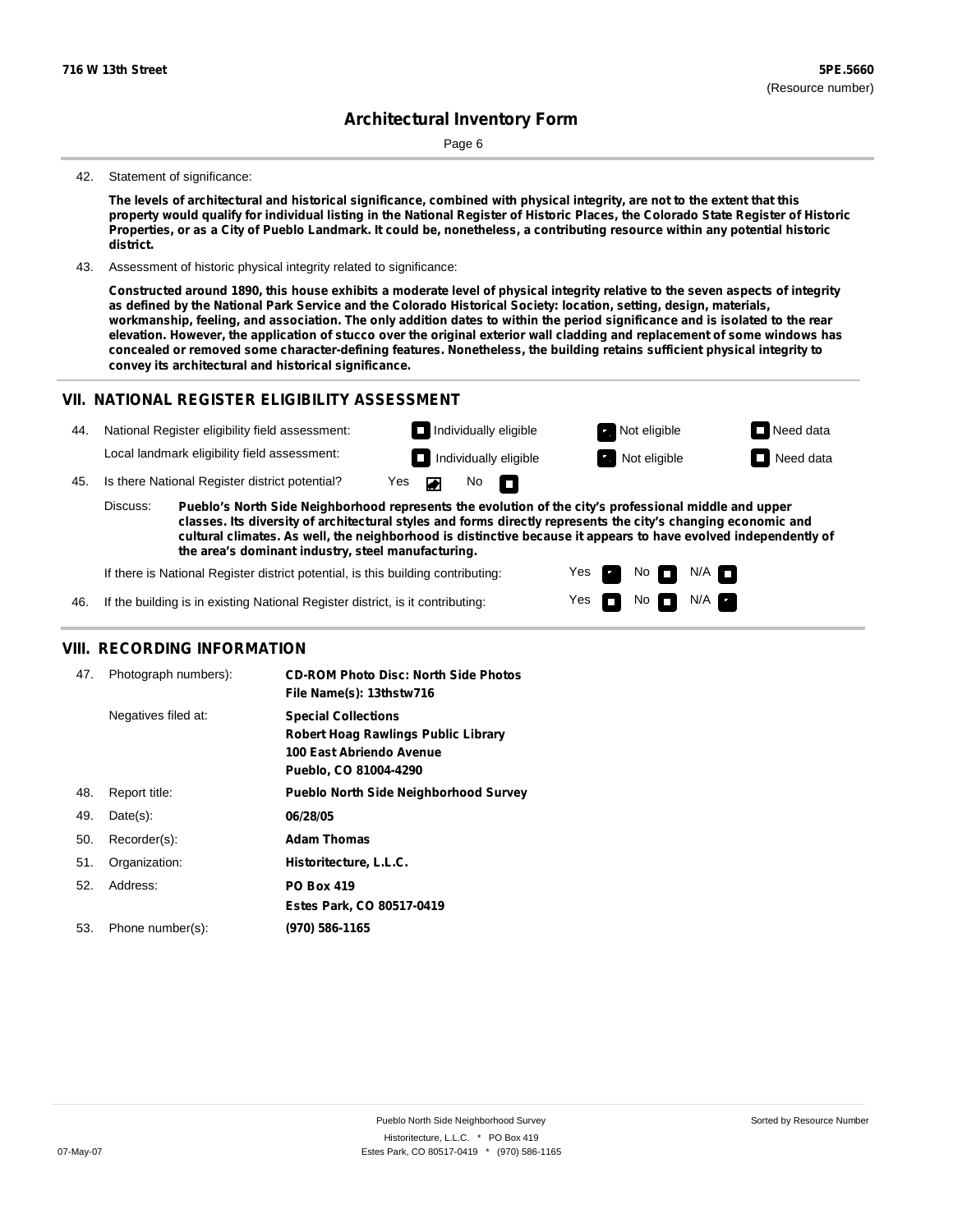Page 7